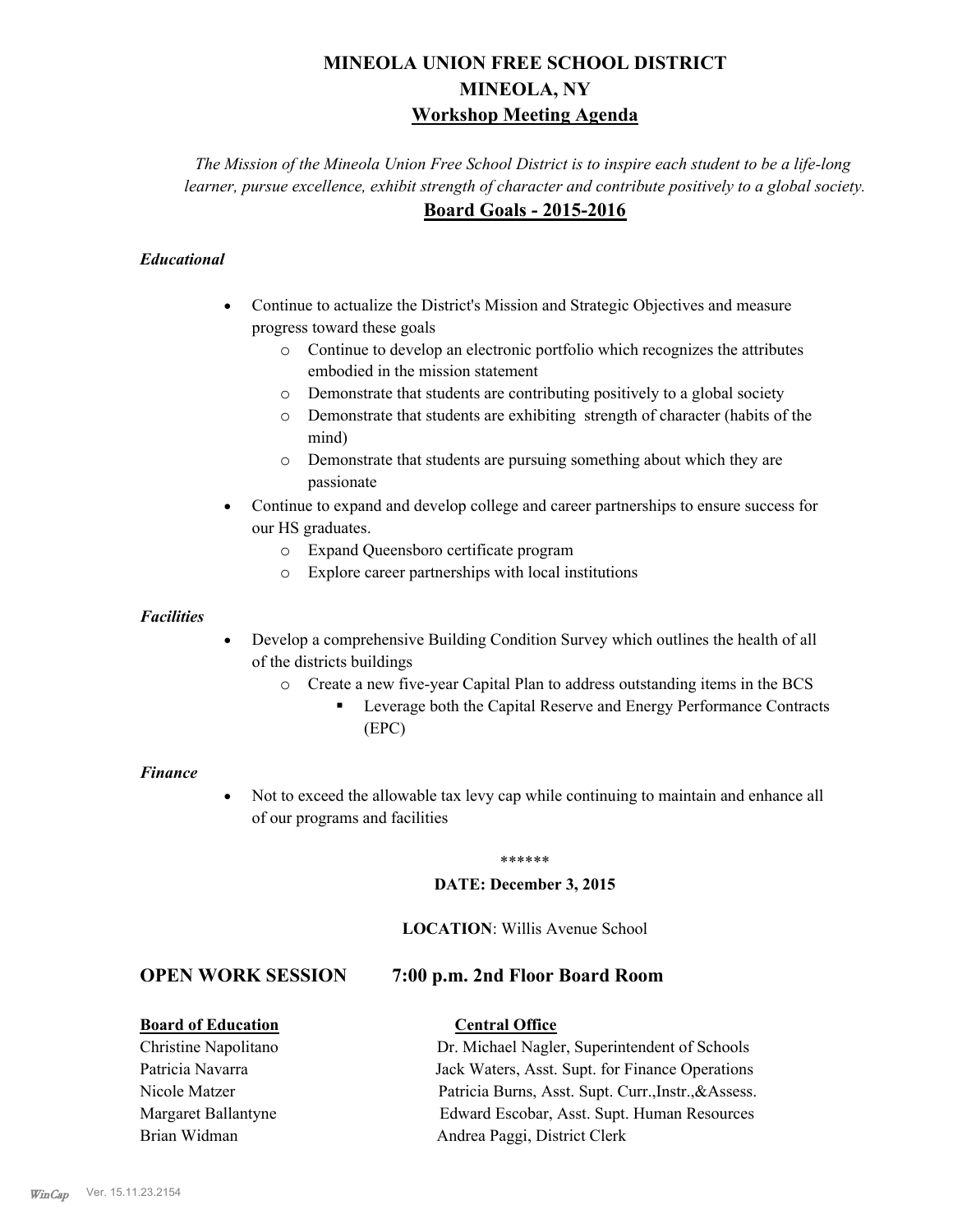**A. Call to Order B. Pledge of Allegiance C. Reading of Mission D. Moment of Silent Meditation**

**E. Dais & Visitor Introductions**

**F. High School Student Organization Report**

### **G. BOE Reports**

- **a. Comments from Board Trustees**
- **b. Comments from Board President**
- **c. Comments from Superintendent**

**H. Old Business**

**I. New Business**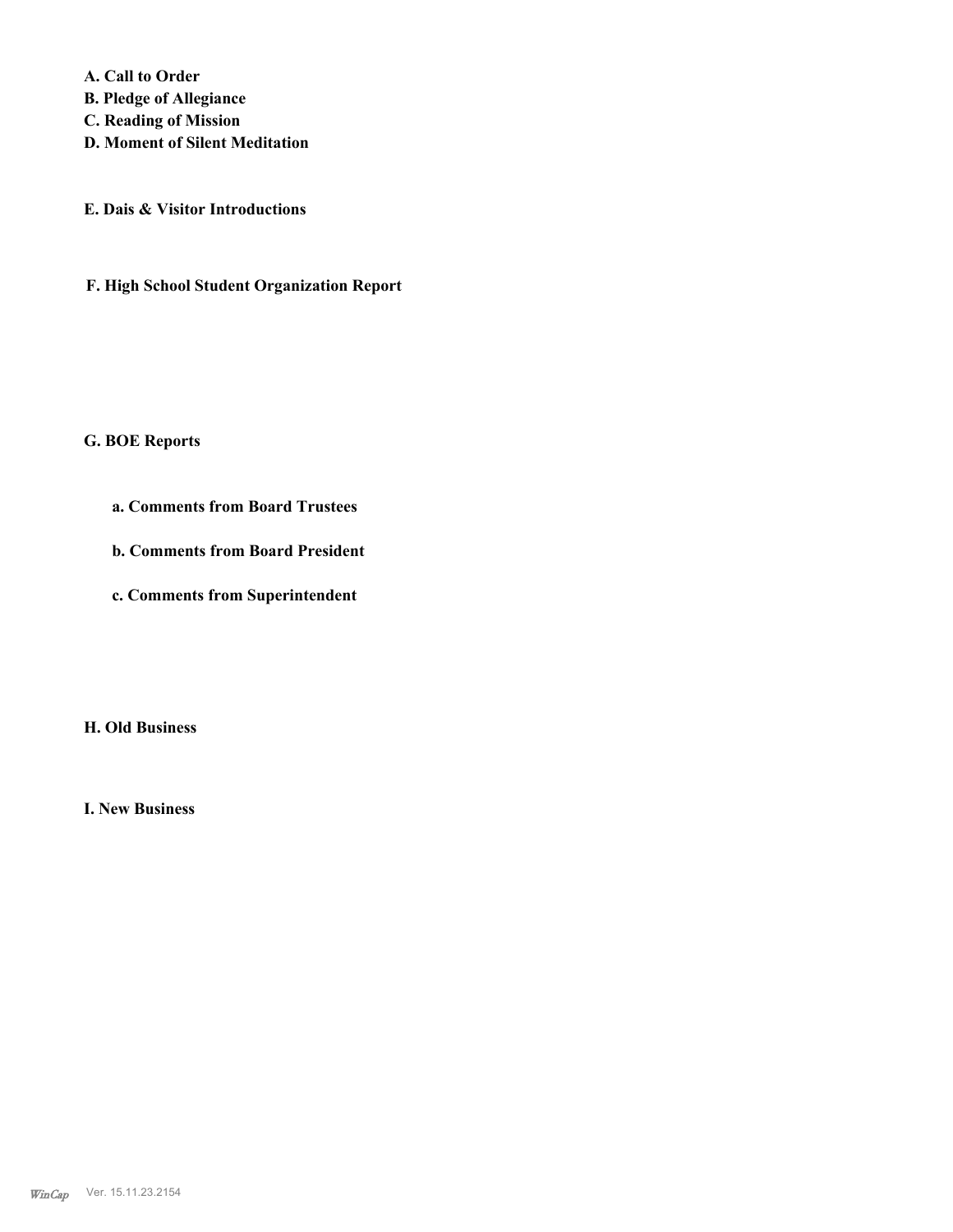### **J. Consensus Agenda**

| <b>RESOLUTION #34 - BE IT RESOLVED</b> that the Board of Education approves the consensus |
|-------------------------------------------------------------------------------------------|
| agenda items J.1.a. through J.6.b., as presented.                                         |

| <b>Motion:</b><br>Second: |     |
|---------------------------|-----|
| Yes:                      | No: |
|                           |     |
|                           |     |
| Passed:                   |     |

# 1. **Accepting of Minutes**

That the Board of Education accepts the minutes of the November 5, 2015 Workshop Meeting, the November 10, 2015 Special Meeting and the November 19, 2015 Business Meeting as presented. a.

### 2. **Instruction**

Appointment(S) Sub Teacher per diem a.

> The Board of Education accepts the following individual(s) as Per Diem Substitute Teacher(s) for the current school year, at a daily rate of \$100.00 per day; and retirees at a daily rate of \$125.00 per day.:

EMPLOYEE NAME EMPLOYEE CERTIFICATION 1. Lauren A. Marchell Literacy (5-12)

- b. Appointment(S) Perm Sub
- That the Board of Education approves the appointment of Lauren A. Marchell, to the position of Permanent Substitute Teacher at a daily rate of pay, \$100.00, effective November 30, 2015 to May 31, 2016. 1.
- That the Board of Education approves the appointment of Emily Mooney, to the position of Permanent Substitute Teacher at a daily rate of pay, \$100.00, effective December 2, 2015 to May 31, 2016. 2.

## 3. **Civil Service**

- a. Appointments
- That the Board of Education approve the appointment of Jonathan Dias to the position of Cleaner Sub, effective December 4, 2015. Salary is \$12.25 per hour. 1.
- That the Board of Education approve the appointment of Peter Henderson to the position of Cleaner Sub, effective December 4, 2015. Salary is \$12.25 per hour. 2.
- That the Board of Education approve the appointment of Dolores Delape, from part time to full time Bus Attendant, effective January 4, 2016. Salary is \$26,462 on Step 5. 3.
- That the Board of Education approve the appointment of Joaquim Farinhas, from the position of 5 hour Bus Driver to 10 month Bus Driver, effective January 4, 2016. Salary is \$43,364 on Step 8. 4.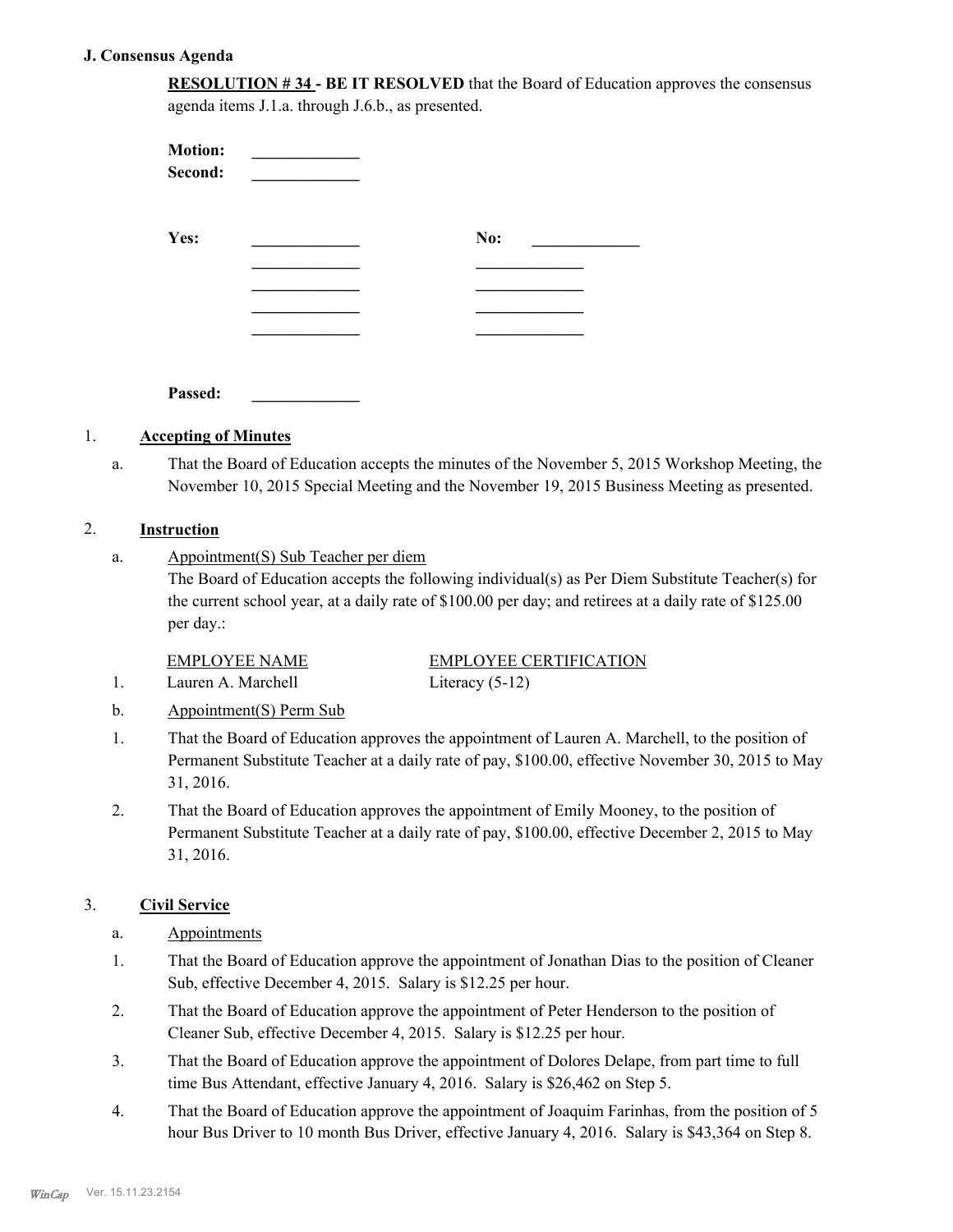- That the Board of Education approves the appointment of Ursula Stahl, to the position of part time (.5) Registered Nurse effective December 7, 2015. Salary: .5 of BA, Step 1, \$45,531 equaling \$22,765. 5.
- That the Board of Education approves the appointment of Caryn Hope Smith, to the position of part time (.5) Registered Nurse effective December 7, 2015 with a salary of .5 of BA, Step 1, \$45,531 equaling \$22,765. 6.
- b. Leave(s) of Absence
- That the Board of Education approve a paid Medical Leave of Absence to Lee Dunninger, 10 month Bus Driver, effective November 12, 2015, until further notice. 1.

# 4. **Business /Finance**

# a. **Budget Appropriation Adjustment**

1. That the Board of Education approves the transfer of funds, in the amount of \$8,000 from Budget code: 1621 200 00 0000 to Budget code: 2110 200 07 0000 to cover the the balance needed to purchase new furniture.

# 5. **Business/Finance: Contract Approvals**

a. That the Board of Education approves the Health and Welfare Services Agreement for resident students attending non-public schools between the Islip Union Free School District, BOCES of Nassau County and the Mineola Union Free School District.

#### **Business/Finance: Disposal of District Property** 6.

That the Board of Education approves the disposal of the following district property, according to Policy #5250, declaring them obsolete:

- a. 31 Obsolete Printers OKI- C6100/ Model N31172A
- b. 27 Obsolete Printers Lexmark/ Model E250DN

# **K. Superintendent's Report**

Superintendent of Schools' Reports for 12/3/15 Presentations:

1.

Superintendent Comments